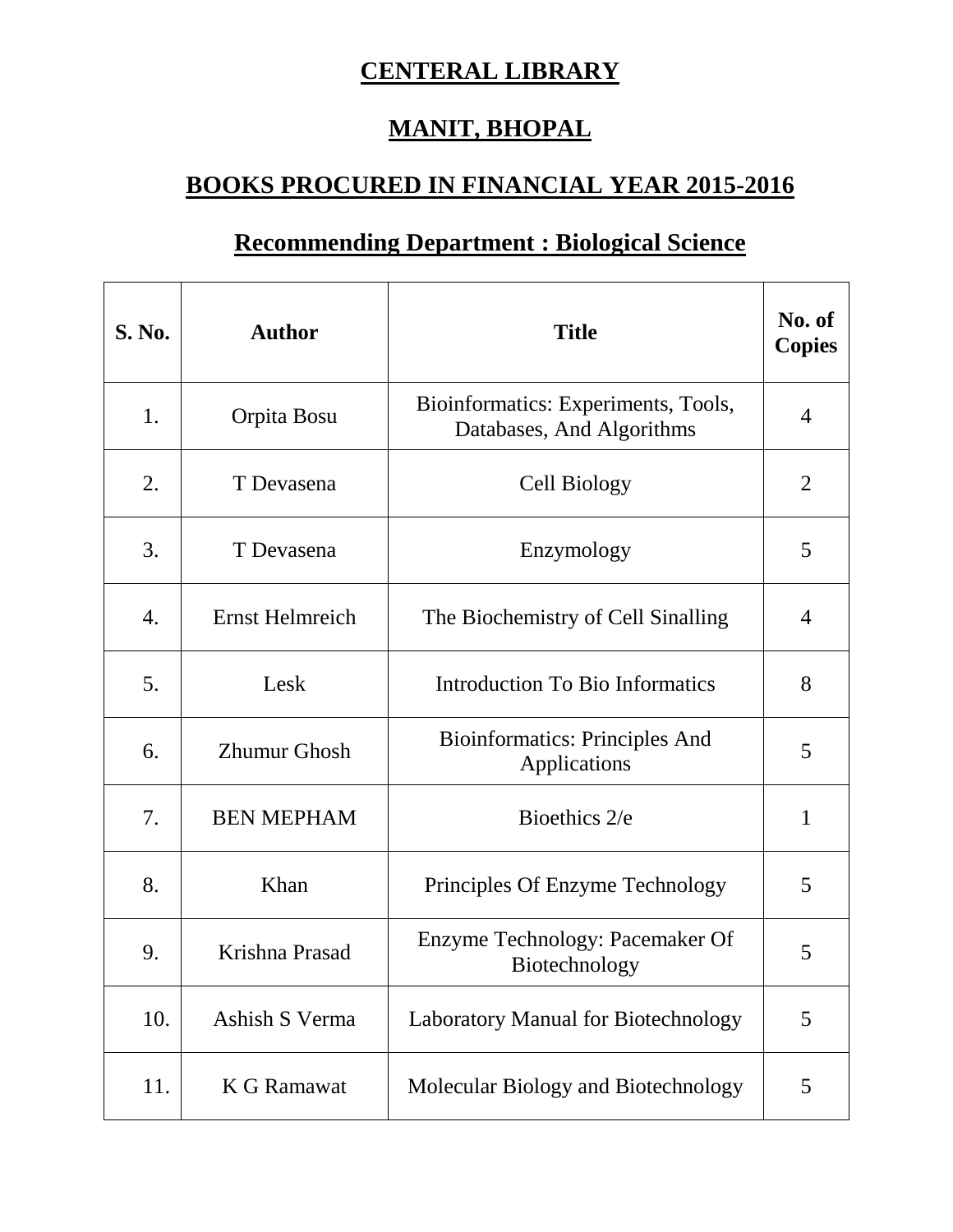| <b>S. No.</b> | <b>Author</b>            | <b>Title</b>                                            | No. of<br><b>Copies</b> |
|---------------|--------------------------|---------------------------------------------------------|-------------------------|
| 12.           | K G Ramawat              | Comprehensive Biotechnology                             | 10                      |
| 13.           | Pranab Kumar<br>Banerjee | Introduction to Biostatistics A Textbook<br>of Biometry | 5                       |
| 14.           | S Shanmugam              | Enzyme Technology 2/e                                   | 5                       |
| 15.           | P Hanmanth Rao           | <b>Fundamentals of Biostatistics</b>                    | 5                       |
| 16.           | Pragya Khanna            | <b>Essentials of Genetics</b>                           | 5                       |
| 17.           | T R Sharma               | Genome Analysis and Bioinformatics                      | $\overline{2}$          |
| 18.           | S C Bhatia               | <b>Bioinformatics</b>                                   | $\overline{2}$          |
| 19.           | <b>S</b> K Dass          | Bioinformatics (In Two Parts)                           | $\overline{2}$          |
| 20.           | A C Akela                | Biostatistics (In Two Parts)                            | $\overline{2}$          |
| 21.           | S C Bhatia               | <b>Enzyme Biotechnology</b>                             | $\mathbf{1}$            |
| 22.           | Krishna Singh            | <b>Fundamentals of Biostatistics</b>                    | $\overline{2}$          |
| 23.           | A K Jain                 | Molecular Biotechnology                                 | $\overline{2}$          |
| 24.           | Farah Deeba              | <b>Application in Microbiology</b>                      | $\overline{2}$          |
| 25.           | S P Gautam               | <b>Biological Diversity Current Trends</b>              | $\overline{2}$          |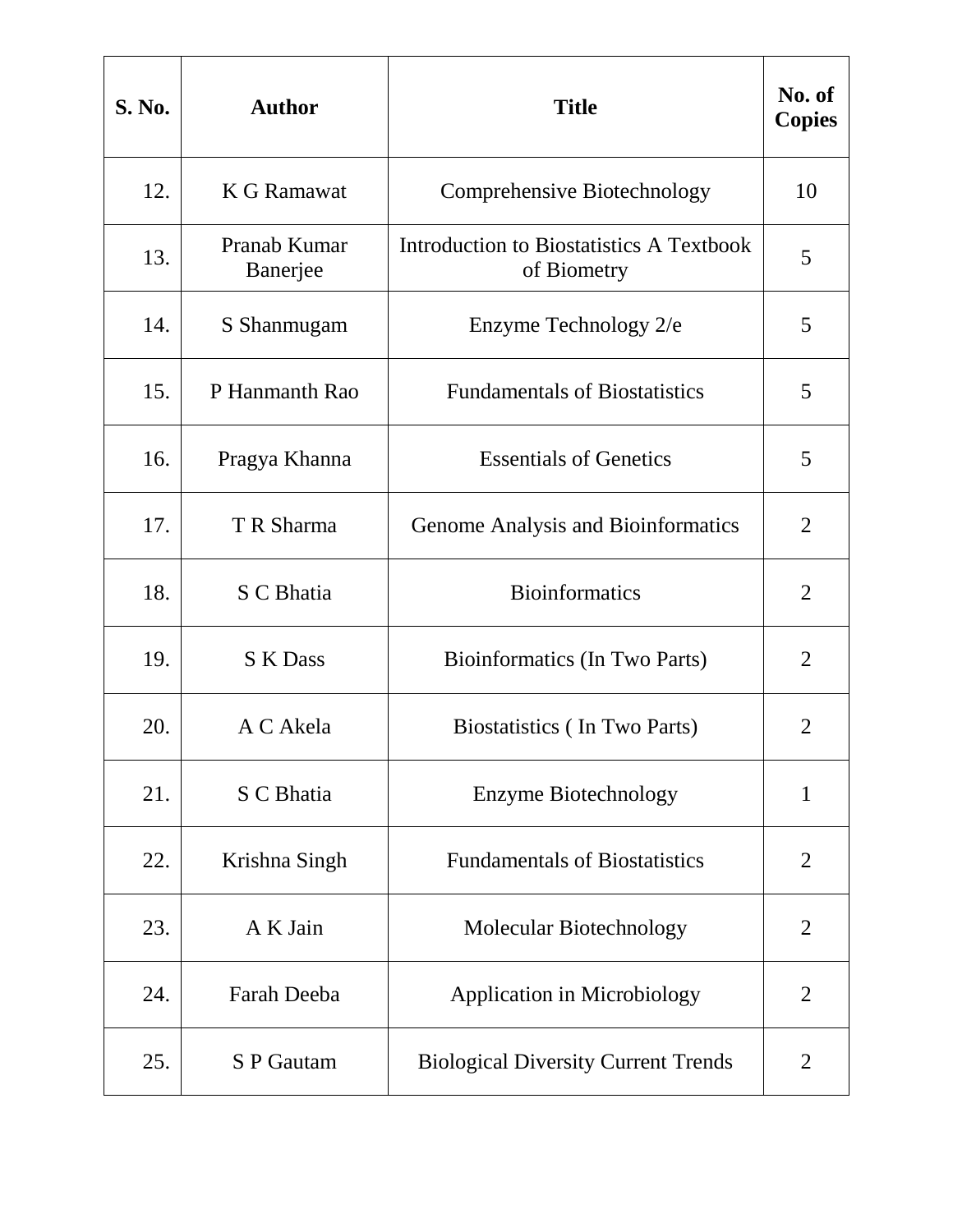| <b>S. No.</b> | <b>Author</b>          | <b>Title</b>                                    | No. of<br><b>Copies</b> |
|---------------|------------------------|-------------------------------------------------|-------------------------|
| 26.           | A K Sharma             | <b>Biomolecular Chemistry</b>                   | 2                       |
| 27.           | H B Singh              | <b>Biotechnology Principles and Practices</b>   | $\overline{2}$          |
| 28.           | Manish Srivastava      | Biotechnology tools and Techniques              | $\overline{2}$          |
| 29.           | Hussain                | <b>Bioinformatics 1</b>                         | 3                       |
| 30.           | <b>Abdul Basith</b>    | <b>Bioinformaticss 2</b>                        | 3                       |
| 31.           |                        | Bioinformatics 3                                | 3                       |
| 32.           | <b>S M Rawoof</b>      | Bioinformatics 4                                | 3                       |
| 33.           | <b>Brigham Houston</b> | Financial Management Theory and<br>Practice     | $\overline{2}$          |
| 34.           | <b>Brigham Houston</b> | <b>Fundamentals Of Financial</b><br>Manangement | $\overline{2}$          |
| 35.           | <b>Hill</b>            | Strategic Management: An Integrated<br>Approach | $\overline{2}$          |
| 36.           | Reddy                  | <b>Entrepreneurship: Text and Cases</b>         | 3                       |
| 37.           | Mellssa Barker         | Social Media Marketing A Strategic<br>Approach  | 3                       |
| 38.           | Lisa Starr             | <b>Concept of Biology</b>                       | $\overline{2}$          |
| 39.           | Smita Rastogi          | Genetic Engineering                             | 3                       |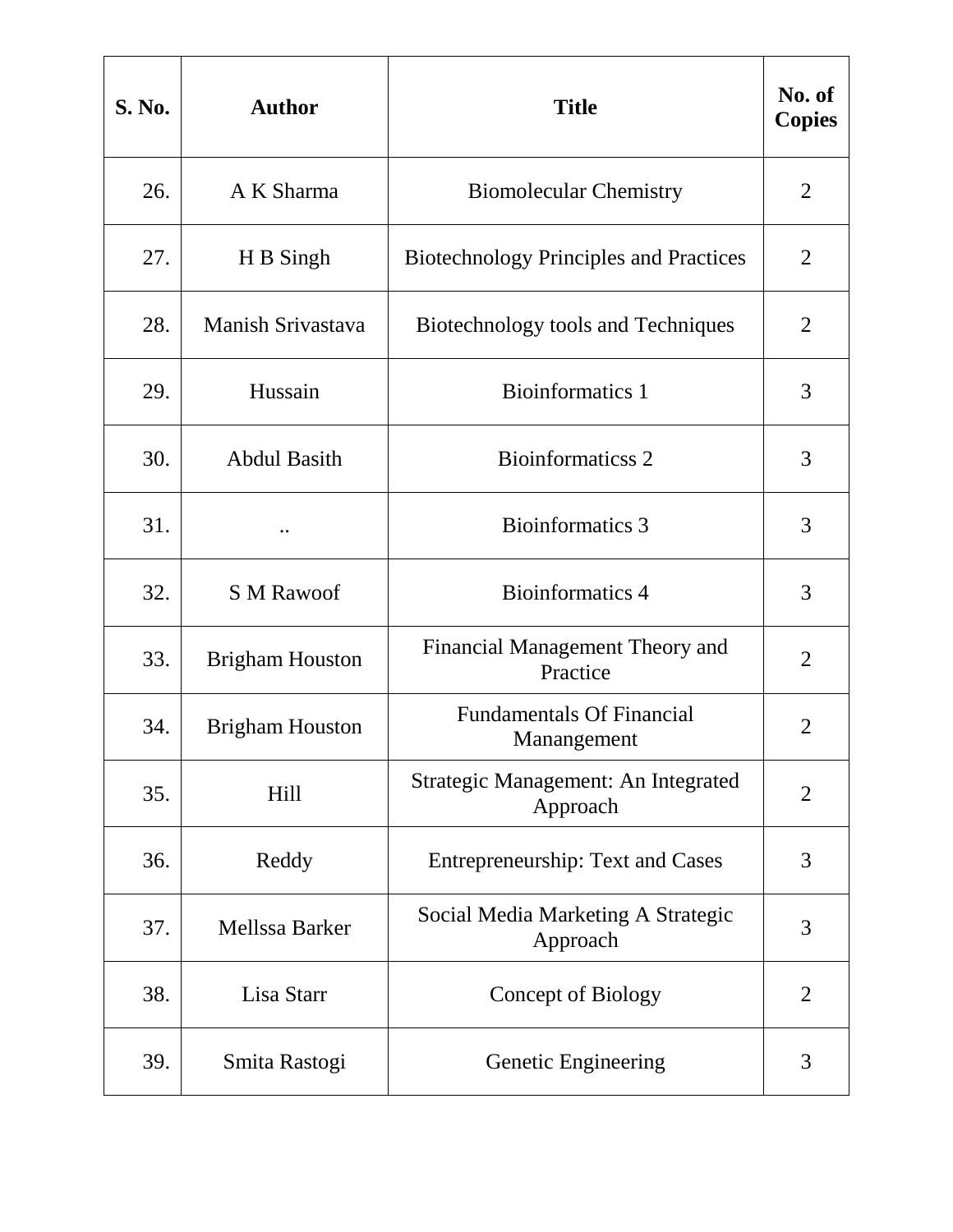| <b>S. No.</b> | <b>Author</b>        | <b>Title</b>                                                    | No. of<br><b>Copies</b> |
|---------------|----------------------|-----------------------------------------------------------------|-------------------------|
| 40.           | <b>Adrian Slater</b> | Plant Biotechnology: The genetic<br>manipulation of plants      | 5                       |
| 41.           | Jayanta Pal          | <b>Fundamental of Molecular biology</b>                         | 2                       |
| 42.           | Willia, Bains        | BIOTECHNOLOGY FROM A - Z, 3/E<br>3rd Edition                    | 10                      |
| 43.           | <b>B</b> Sivasankar  | <b>INSTRUMENTAL METHODS OF</b><br><b>ANALYSIS</b>               | 5                       |
| 44.           | Scragg               | <b>Enviornmental Biotechnology</b>                              | 3                       |
| 45.           | Ashim k Chakravarty  | Immunology and Immunotechnology                                 | 5                       |
| 46.           | Ashim k Chakravarty  | Introduction to Biotechnology                                   | 5                       |
| 47.           | Rajesh Srivastava    | <b>Numerical Methods: For Engineering</b><br><b>And Science</b> | 3                       |
| 48.           | Nicholas C Price     | <b>EXPLORING PROTEINS</b>                                       | $\overline{2}$          |
| 49.           | Tapan K Panda        | Sales and Distribution Management, 2nd<br>Ed.                   | $\mathbf{1}$            |
| 50.           | <b>Beeby</b>         | Thrive In Ecology And Evolution                                 | $\overline{2}$          |
| 51.           | Pears                | THRIVE IN BIOCHEMISTRY AND<br><b>MOLECULAR BIO</b>              | 4                       |
| 52.           | <b>Thomas</b>        | Thrive In Genetics                                              | $\overline{2}$          |
| 53.           | Wang                 | Thrive In Cell Biology                                          | $\mathbf{1}$            |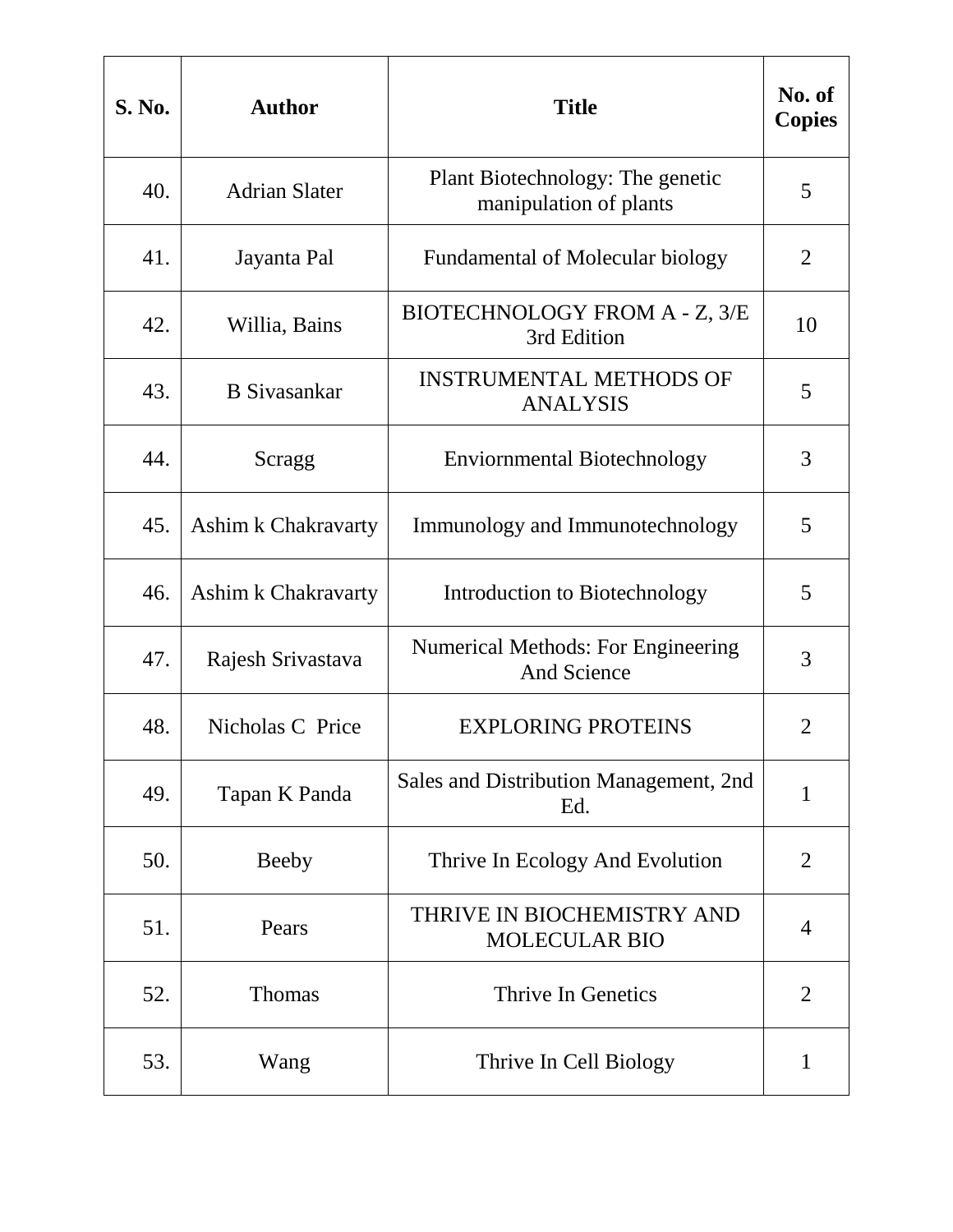| <b>S. No.</b> | <b>Author</b>            | <b>Title</b>                                                              | No. of<br><b>Copies</b> |
|---------------|--------------------------|---------------------------------------------------------------------------|-------------------------|
| 54.           | <b>BeeBee</b>            | <b>INTRO TO MOLECULAR ECOLOGY</b>                                         | $\overline{2}$          |
| 55.           | S N Pandeya              | Plant Physiology 4/e                                                      | 2                       |
| 56.           | <b>S</b> M Bhatt         | <b>Enzymology and Enzyme Technology</b>                                   | 10                      |
| 57.           | Punam K Singh            | <b>Remedial Biology</b>                                                   | 5                       |
| 58.           | r s shukla               | Ecology and Utility of Plants                                             | 5                       |
| 59.           | P S Verma                | Cell Biology, Genetics, Molecular<br><b>Biology Evolution And Ecology</b> | 5                       |
| 60.           | D K Maheshwari           | A Textbook of Microbiology                                                | 4                       |
| 61.           | H D Kumar                | <b>Modern Concepts of Biotechnology</b>                                   | 6                       |
| 62.           | D K Maheshwari           | Practical Microbiology 4th Ed.                                            | 5                       |
| 63.           | Robert A Copeland        | Enzymes 2/e( A Practical Introduction)                                    | $\overline{4}$          |
| 64.           | <b>Richard C Deonier</b> | <b>Computational Genome Analysis An</b><br>Introduction                   | $\overline{2}$          |
| 65.           | Imtiyaz Alam Khan        | <b>Elementary Bioinformatics</b>                                          | 5                       |
| 66.           | A V N Swamy              | <b>Fundamentals of Biochemical</b><br>Engineering                         | 4                       |
| 67.           | V Raghavan               | Developmental Biology of Flowering<br>Plants                              | 2                       |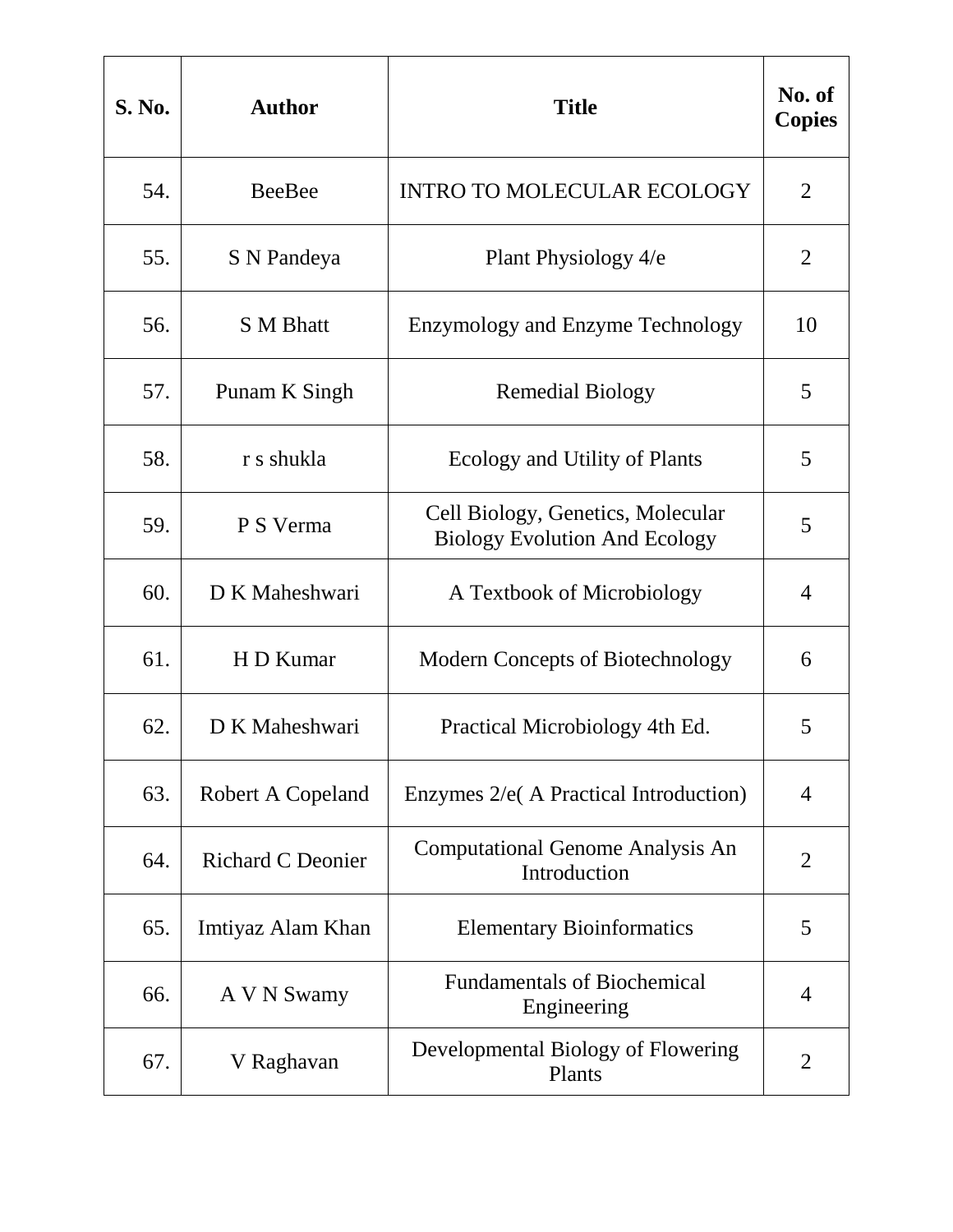| <b>S. No.</b> | <b>Author</b>      | <b>Title</b>                                                                                           | No. of<br><b>Copies</b> |
|---------------|--------------------|--------------------------------------------------------------------------------------------------------|-------------------------|
| 68.           | G Bagyanarayana    | <b>Emerging Trends in Mycology Plant</b><br>Pathology & Microbial Bitechnology                         | 4                       |
| 69.           | K Paech            | Modern Methods of Plant Analysis Vol-<br>1 Set of Vol-7                                                | 1                       |
| 70.           | Paolo Manitta      | <b>Biosynthesis of Natural Products</b>                                                                | $\overline{2}$          |
| 71.           | Alexander N Glazer | Microbial Biotechnology 2/e                                                                            | 4                       |
| 72.           | J H Burn           | <b>Biological Standardization</b>                                                                      | $\overline{2}$          |
| 73.           | khan               | <b>Fundamentals of Biostatistics</b>                                                                   | $\overline{2}$          |
| 74.           | T Krishna Murthy   | Minor Forest Products of India 2/e                                                                     | 1                       |
| 75.           | Herman Dugas       | <b>Bioorganic Chemistry</b>                                                                            | $\mathbf{1}$            |
| 76.           | R K Trivedy        | Biotechnological Applications in<br><b>Environmental Management</b>                                    | 2                       |
| 77.           | Irfan Ali Khan     | Role of Biotechnology in Medicinal and<br><b>Aromatic Plants Vol-I</b>                                 | $\mathbf{1}$            |
| 78.           | James E De Muth    | <b>Basic Statistics and Pharmaceutical</b><br><b>Statistical Applications 2/e</b>                      | $\overline{2}$          |
| 79.           | Sandor Suhai       | <b>Genomics and Proteomics</b>                                                                         | $\overline{2}$          |
| 80.           | <b>GP</b> Talwar   | Textbook Of Biochemistry,<br>Biotechnology, Allied And Molecular<br>Medicine                           | 4                       |
| 81.           | A Nag              | <b>Analytical And Instrumental Techniques</b><br>in Agriculture, Environmental and Food<br>Engineering | $\overline{4}$          |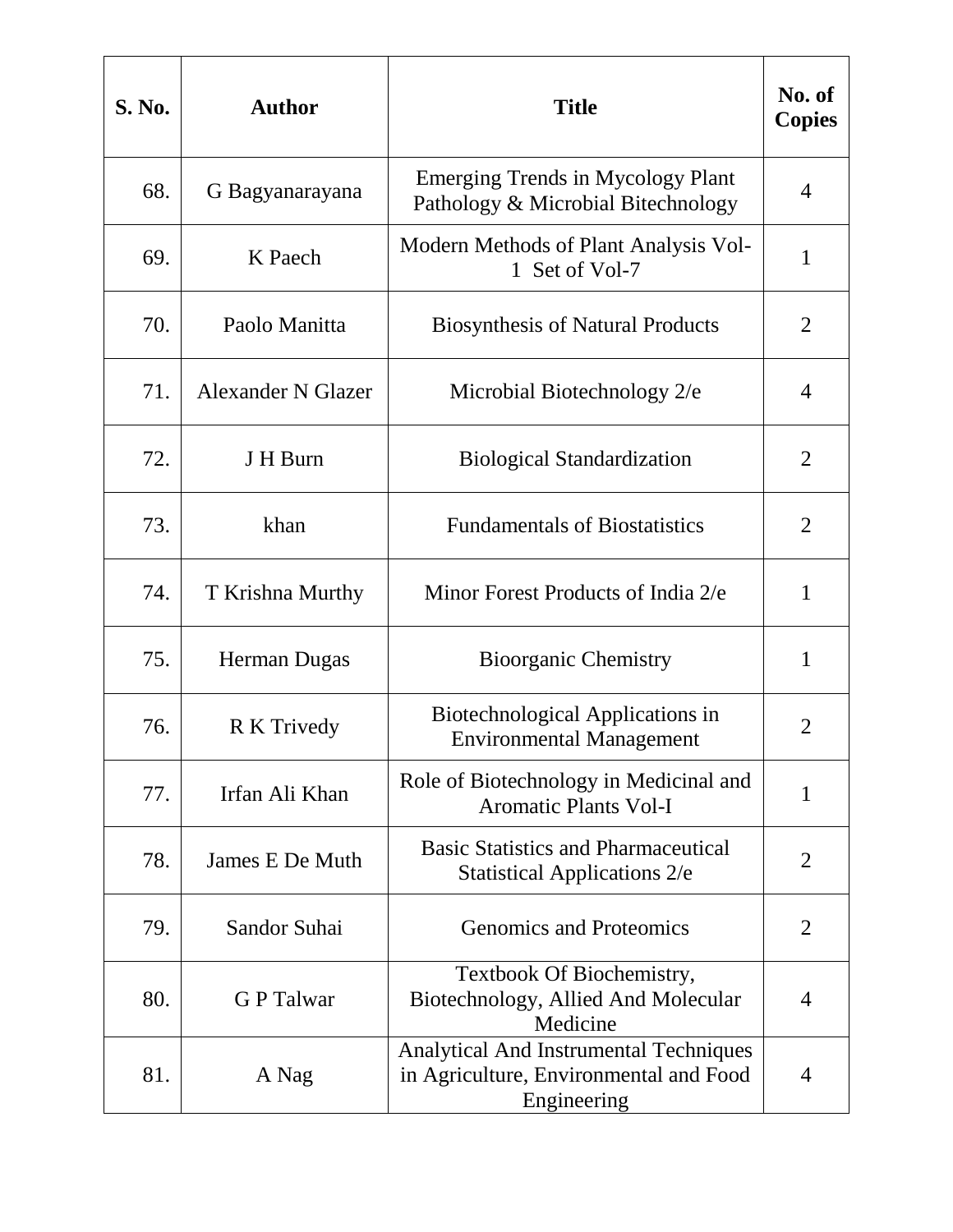| <b>S. No.</b> | <b>Author</b>      | <b>Title</b>                                                    | No. of<br><b>Copies</b> |
|---------------|--------------------|-----------------------------------------------------------------|-------------------------|
| 82.           | khan               | Principles Of Enzyme Technology                                 | 4                       |
| 83.           | <b>Mahabal Ram</b> | <b>Plant Breeding Methods</b>                                   | 4                       |
| 84.           | Suresh C Maidargi  | <b>Chemical Process Equipment: Design</b><br><b>And Drawing</b> | $\overline{4}$          |
| 85.           | S C Rastogi        | Bioinformatics - Methods and<br>Applications 4/E                | 4                       |
| 86.           | Fathimunisa Begum  | <b>IMMUNOLOGY</b>                                               | $\overline{4}$          |
| 87.           | Michael L Shuler   | Bioprocess Engineering : Basic<br>Concepts 2/e                  | $\overline{2}$          |
| 88.           | <b>RAVICHANDRA</b> | METHODS AND TECHNIQUES IN<br>PLANT NEMATOLOGY                   | 4                       |
| 89.           | K V Narayanan      | <b>Stoichiometry and Process Calculation</b>                    | 4                       |
| 90.           | Mandeep Singh      | <b>INTRODUCTION TO</b><br>ELECTRODYNAMICS, 4ED                  | 4                       |
| 91.           | Vijay Kumaran Nair | <b>INFORMATICS</b>                                              | $\overline{2}$          |
| 92.           | D G Rao            | <b>Fundamentals Of Food Engineering</b>                         | $\overline{4}$          |
| 93.           | A K Chatterji      | <b>Introduction To Environmental</b><br>Biotechnology           | 4                       |
| 94.           | A D Patwardhan     | Industrial Waste Water Treatment                                | 4                       |
| 95.           | Karia              | <b>WASTE WATER TREATMENT:</b><br>CONCEPTS & DESIGN APPR, 2/E    | 4                       |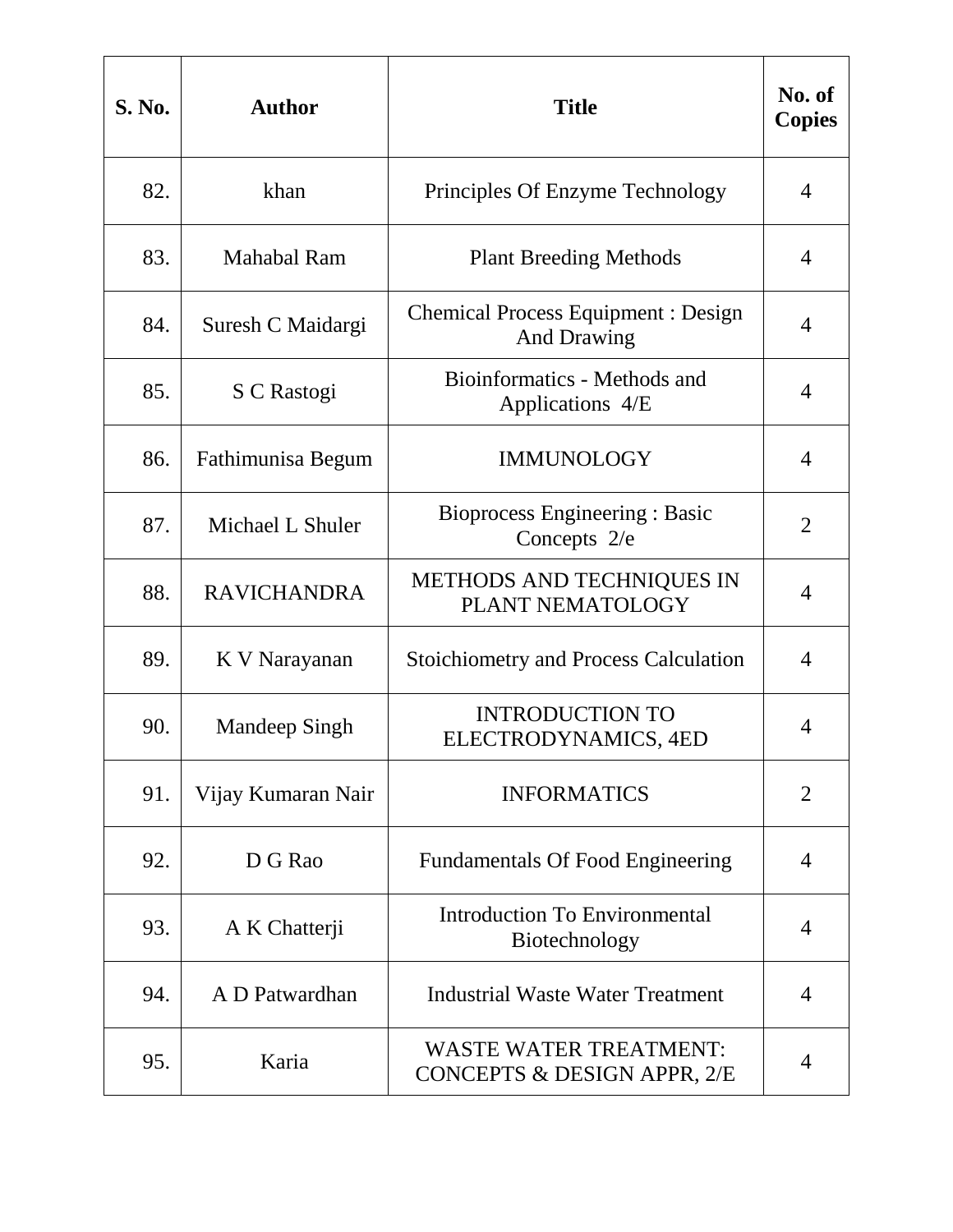| <b>S. No.</b> | <b>Author</b>   | <b>Title</b>                                                            | No. of<br><b>Copies</b> |
|---------------|-----------------|-------------------------------------------------------------------------|-------------------------|
| 96.           | K Krishnaiah    | <b>Applied Statistical Quality Control and</b><br>Improvement           | 4                       |
| 97.           | S Singhal       | Implementing ISO 9001-2008 uality<br><b>Management System</b>           | 4                       |
| 98.           | L Suganthi      | <b>Total Quality Management</b>                                         | 4                       |
| 99.           | P Sivasankaran  | <b>Quality Management</b>                                               | 4                       |
| 100.          | K L Ghatak      | <b>Techniques And Methods In Biology</b>                                | 4                       |
| 101.          | F Basir         | <b>Textbook Of Immunology</b>                                           | 4                       |
| 102.          | <b>INAMDAR</b>  | <b>Biochemical Engineering: Principles</b><br>And Concepts 3rd Edition  | 4                       |
| 103.          | Krishna Prasad  | DOWNSTREAM PROCESS<br><b>TECHNOLOGY</b>                                 | 4                       |
| 104.          | Sunil D Purohit | Introduction to Plant Cell, Tissue and<br>Organ CultureSunil D. Purohit | 4                       |
| 105.          | Dinesh Bhatia   | <b>MEDICAL INFORMATICS</b>                                              | 4                       |
| 106.          | Kahn Kenneth B  | NEW PRODUCT FORECASTING -<br>AN APPLIED APPROACH                        | $\overline{4}$          |
| 107.          | Anantharaman    | <b>Mass Transfer: Theory And Practice</b>                               | 4                       |
| 108.          | Binay K Dutta   | Heat Transfer: Principles and<br>Applications                           | 4                       |
| 109.          | Binay K Dutta   | Principles Of Mass Transfer And<br><b>Separation Processess</b>         | 4                       |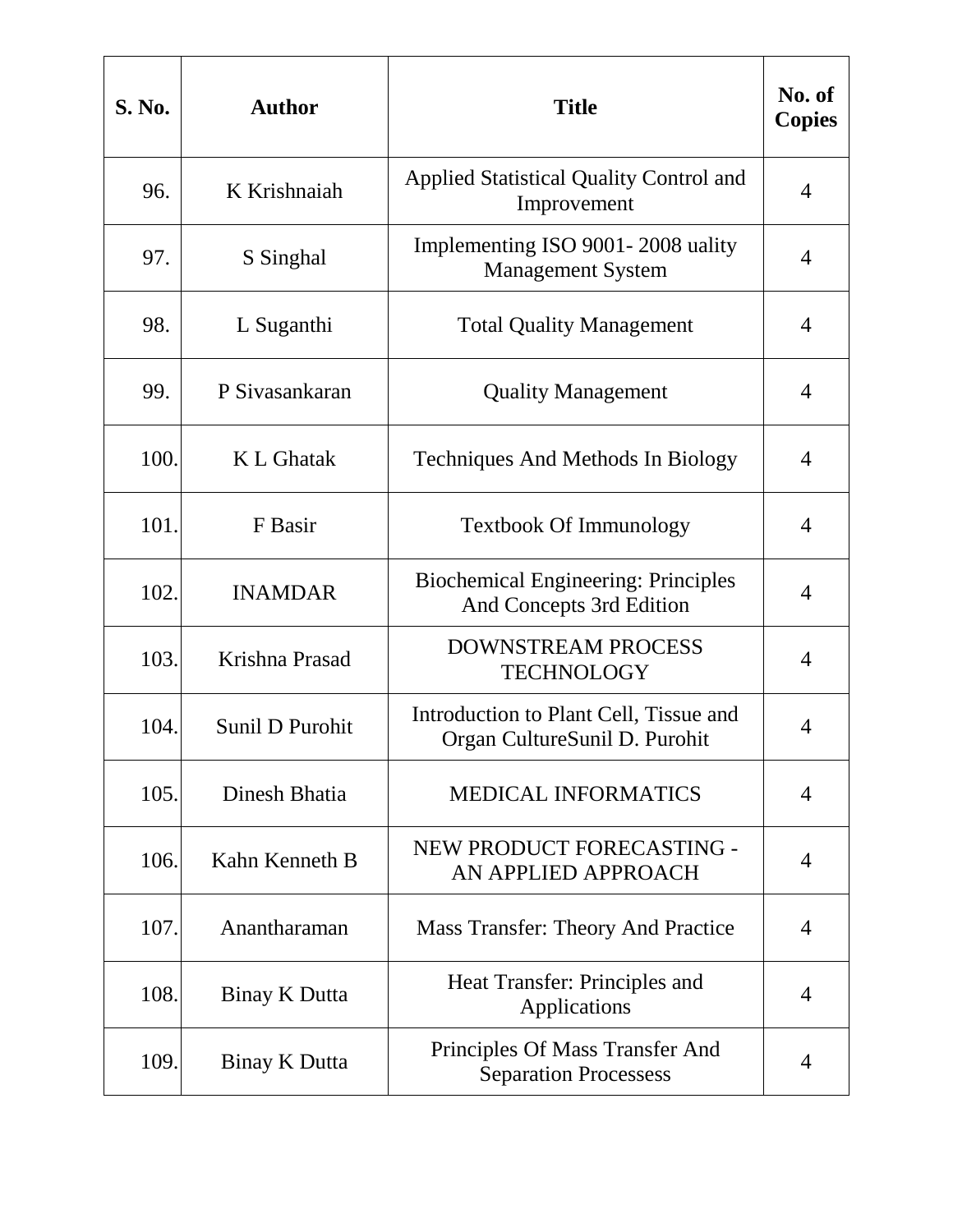| <b>S. No.</b> | <b>Author</b>           | <b>Title</b>                                                                         | No. of<br><b>Copies</b> |
|---------------|-------------------------|--------------------------------------------------------------------------------------|-------------------------|
| 110.          | S K Som                 | <b>Introduction To Heat Transfer</b>                                                 | 4                       |
| 111.          | <b>B</b> Janakiraman    | <b>Total Quality Management Text and</b><br>Case                                     | 4                       |
| 112.          | Ramanuj Majumdar        | <b>Consumer Behaviour Insights From</b><br><b>Indian Market</b>                      | 4                       |
| 113.          | Mukerjee Kaushik        | <b>Customer Relationship Management: A</b><br><b>Strategic Approach To Marketing</b> | 4                       |
| 114.          | <b>Bose</b>             | <b>Modern Marketing: Principles And</b><br>Practice                                  | 4                       |
| 115.          | Dholakia Ruby Roy       | <b>Marketing Practices In Developing</b><br><b>Economy: Cases From South Asia</b>    | 4                       |
| 116.          | Neeru Kapoor            | PRINCIPLES OF MARKETING                                                              | 4                       |
| 117.          | R Srinivasan            | Case Studies in Marketing 6th Edition                                                | 4                       |
| 118.          | Andreas D Baxevanis     | Bionformatics 3/e                                                                    | 5                       |
| 119.          | H K Dass                | Textbook Of Biotechnology, 4Th Ed                                                    | 17                      |
| 120.          | Eldon John Gardner      | Principles of Genetics 8/e                                                           | 10                      |
| 121.          | A K Bewoor              | <b>Quality Control</b>                                                               | 10                      |
| 122.          | Amitava Mitra           | Fundamaentals Of Quality Control and<br>Improvement                                  | 10                      |
| 123.          | Douglas C<br>Montgomery | <b>Statistical Quality control</b>                                                   | 10                      |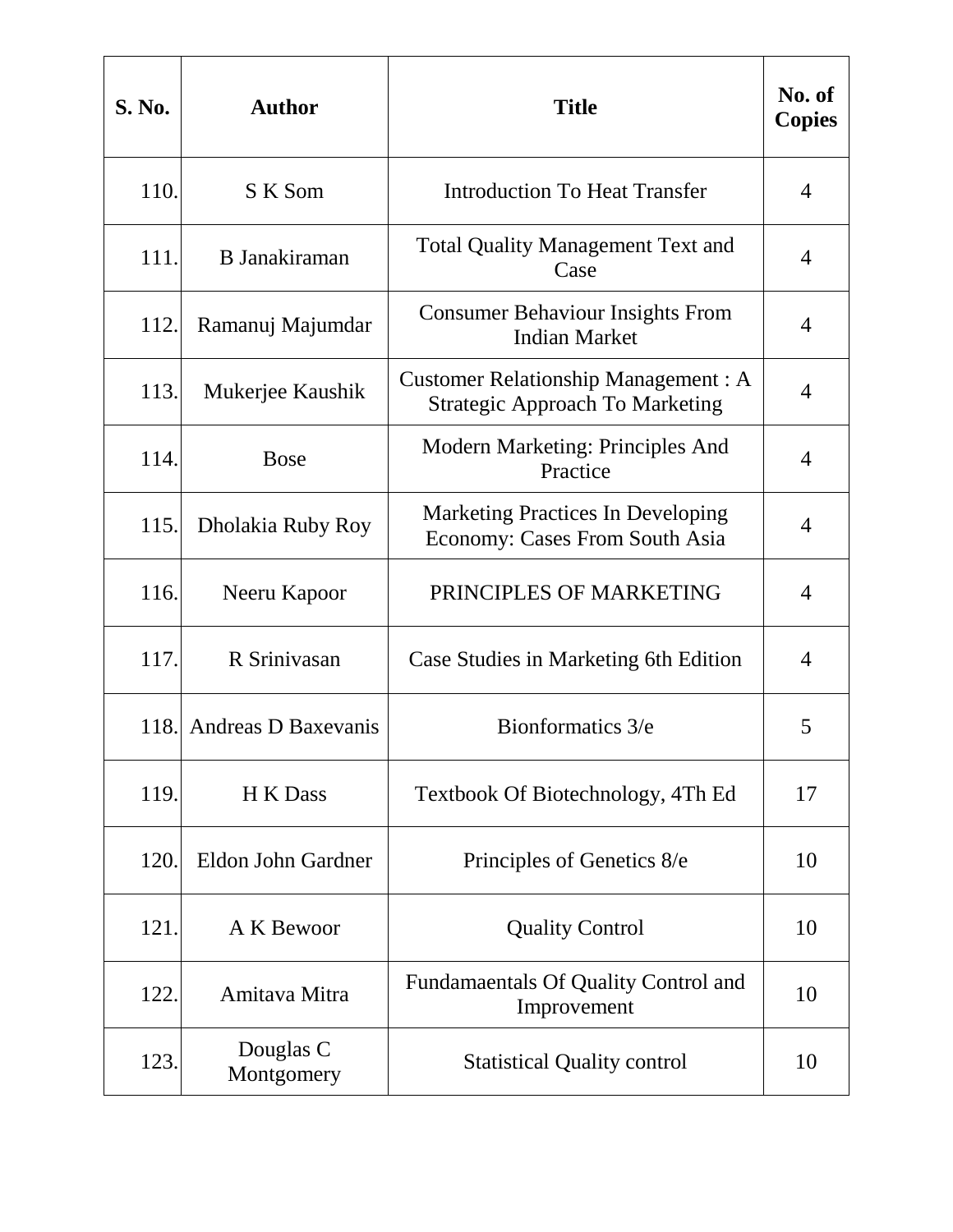| <b>S. No.</b> | <b>Author</b>     | <b>Title</b>                                        | No. of<br><b>Copies</b> |
|---------------|-------------------|-----------------------------------------------------|-------------------------|
| 124.          | M Siva kumar      | <b>Total Quality Management</b>                     | 5                       |
| 125.          | Irwin H Segel     | <b>Biochemical Calculations 2/E</b>                 | 5                       |
| 126.          | John G Webster    | <b>Bioinstrumentation</b>                           | 5                       |
| 127.          | C. Stantsai       | An Introduction To Computational<br>Biochemistry    | 5                       |
| 128.          | D Anandhi         | Introduction to Biochemistry and<br>Metabolism 1/e  | 5                       |
| 129.          | Uma Bhardwaj      | Biochemistry for Life Sciences 1/e                  | 5                       |
| 130.          | Van Holde         | PRINCIPLES OF PHYSICAL<br><b>BIOCHEMISTRY 2006</b>  | 5                       |
| 131.          | Mariappan         | Biostatistics: An Introduction                      | 5                       |
| 132.          | Thieman William J | Introduction to Biotechnology                       | 5                       |
| 133.          | Falconer          | Introduction to Quantitative Genetics 4/e           | 5                       |
| 134.          | Strickberger      | <b>GENETICS 3ED</b>                                 | 5                       |
| 135.          | Atlas             | Microbial Ecology: Fundamentals and<br>Applications | 5                       |
| 136.          | Deepa Goel        | IPR, Biosafety and Bioethics                        | 5                       |
| 137.          | James Cappuccino  | Microbiology: A Laboratory Manual                   | 5                       |